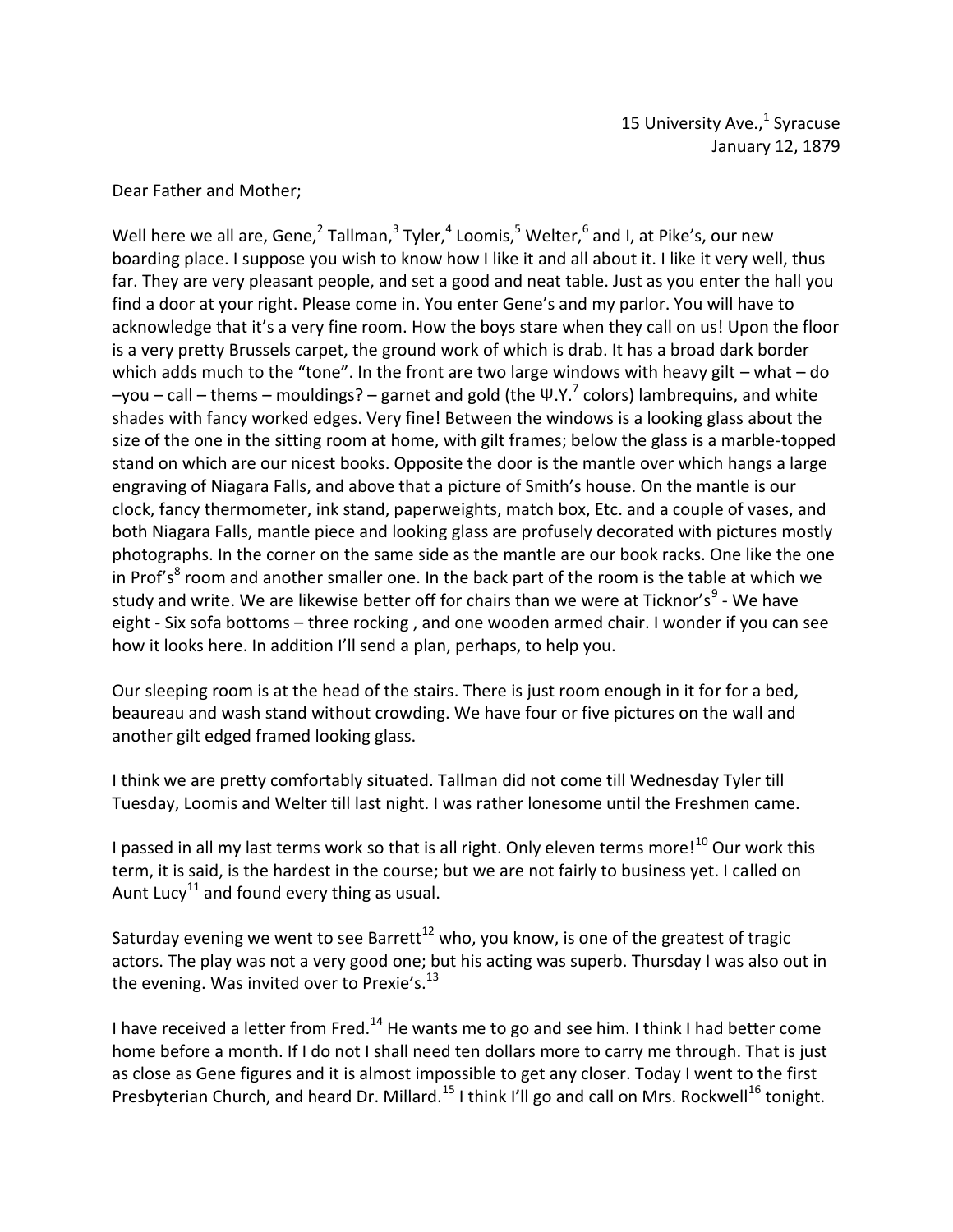Love to you all – Your affectionate son, Henry A. Dickinson

I think I wont sent that "plan" tonight. By the way – I forgot to add that we have a chandelier and three extra pictures in the parlor.

> Your son, Henry -

- 1. 5 University Ave., boarding house run by David L. and Mary E. Pike.
- 2. David Eugene Smith (1860-1944) friend from Cortland, classmate and roommate of HAD, and son of Judge A. P. Smith who was HAD's future law partner. 'Gene' Smith became a mathematician and professor in the Teacher's College at Columbia University.
- 3. John Francis Tallman (1854-1918), Class of 1879.
- 4. Lorenzo Dow Tyler, Class of 1882.
- 5. George Peck Loomis, Class of 1882.
- 6. Joshua Lewis Welter (1858-1937), Class of 1882.
- 7. Psi Upsilon, HAD's fraternity.
- 8. Professor Samuel John Sornberger, Class of 1878, teacher of English, Physics, Latin and History at State Normal School, Cortland, 1878-1881. Prof. Sornberger roomed with HAD's parents in Cortland.
- 9. 620 Chestnut Ave. (now S. Crouse Ave.) was a boarding house run by the Walter H. Ticknor family; the house stood at the northwest corner of Chestnut and Adams; HAD lived there the first term of his freshman year.
- 10. In 1878-79 there were three academic terms: fall term September December, winter term January – April, spring term April – June.
- 11. Lucy Barnum Withey (1820-1892), great aunt of HAD.
- 12. Lawrence Barrett (1838-1891)
- 13. Prexie was Theodore Woodruff Haven, son of the Chancellor.
- 14. Fred H. Wilkins, son of Andrew and Laura J. Wilkins, a friend, formerly from Cortland.
- 15. Rev. Dr. Nelson Millard, pastor of First Presbyterian Church of Syracuse 1872 to 1885.
- 16. Helen Rosette (Clark) Rockwell (1839-1930), widow of Edward Rockwell who was a first cousin to HAD's father.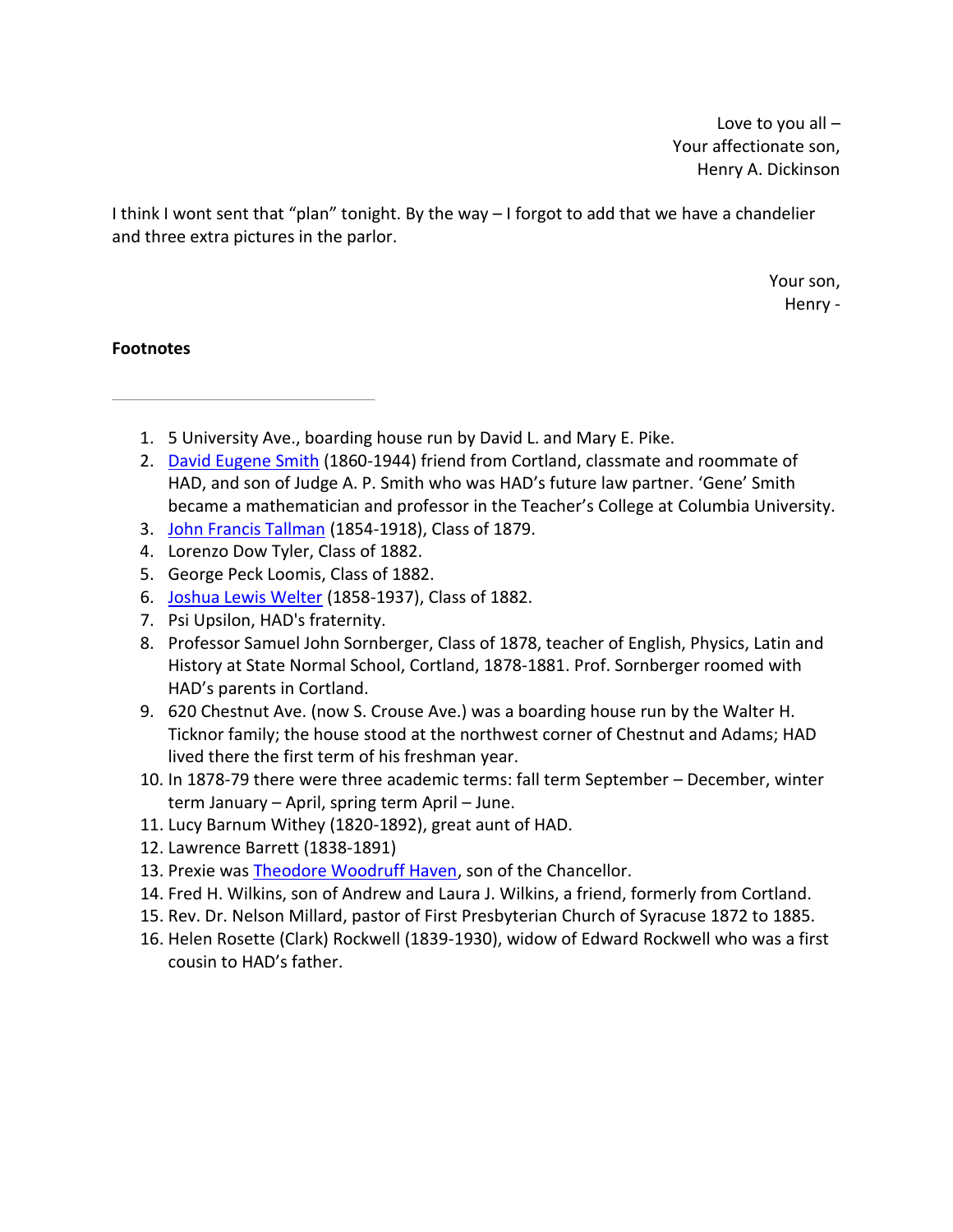Dear Father and Mother -

I write to you today not because I have any thing to say; but as a matter of ceremony. I received the twenty dollars in two installments. It was very opportune. So Johannah<sup>1</sup> is making you a visit, is she? I should like to see her very much. Is she just as she always was? I hope mother will send me a letter this week. I inclose in this letter the shape of the book rests which he [Prof. S- $^{2}$ ] wanted. It is taken from a bench in the chancellors lecture-room. I would have sent it sooner but the first impression taken was not correct; and I had to "try, try again". I have not seen Aunt Lucy<sup>3</sup> in a long time. Aden<sup>4</sup> had then enlisted, was in a hospital in St. Louis, and soon to return home. Today I went to Sunday school for the first time in the city. Morey<sup>5</sup> and I went down. We went to the Park Church and into Mr. Thurber's<sup>6</sup> Bible-class. I met Helen Rockwell<sup>7</sup> on the way down. I see Irvie<sup>8</sup> quite frequently in the street. I can not tell when I shall come home, but think 'twill be the week after this. We are now quite well. Kind regards to every one. With love,

> Your son, Henry -

- 1. The surname of the Dickinson's household help, Johannah, is not known.
- 2. Professor Samuel John Sornberger, Class of 1878, teacher of English, Physics, Latin and History at State Normal School, Cortland, 1878-1881. Prof. Sornberger roomed with HAD's parents in Cortland.
- 3. Lucy Barnum Withey (1820-1892), great aunt of HAD.
- 4. Aden Withey, son of Lorenzo Merrill and Lucy (Barnum) Withey, was HAD's mother's first cousin.
- 5. Clayton Leonard Morey, attended SU 1878-9.
- 6. Rev. Edward G. Thurber, pastor of the Park Presbyterian Church.
- 7. Helen Rosette (Clark) Rockwell (1839-1930), widow of Edward Rockwell who was a first cousin to HAD's father.
- 8. Edward Irving Rockwell (1863-1955), son of Helen Rockwell above.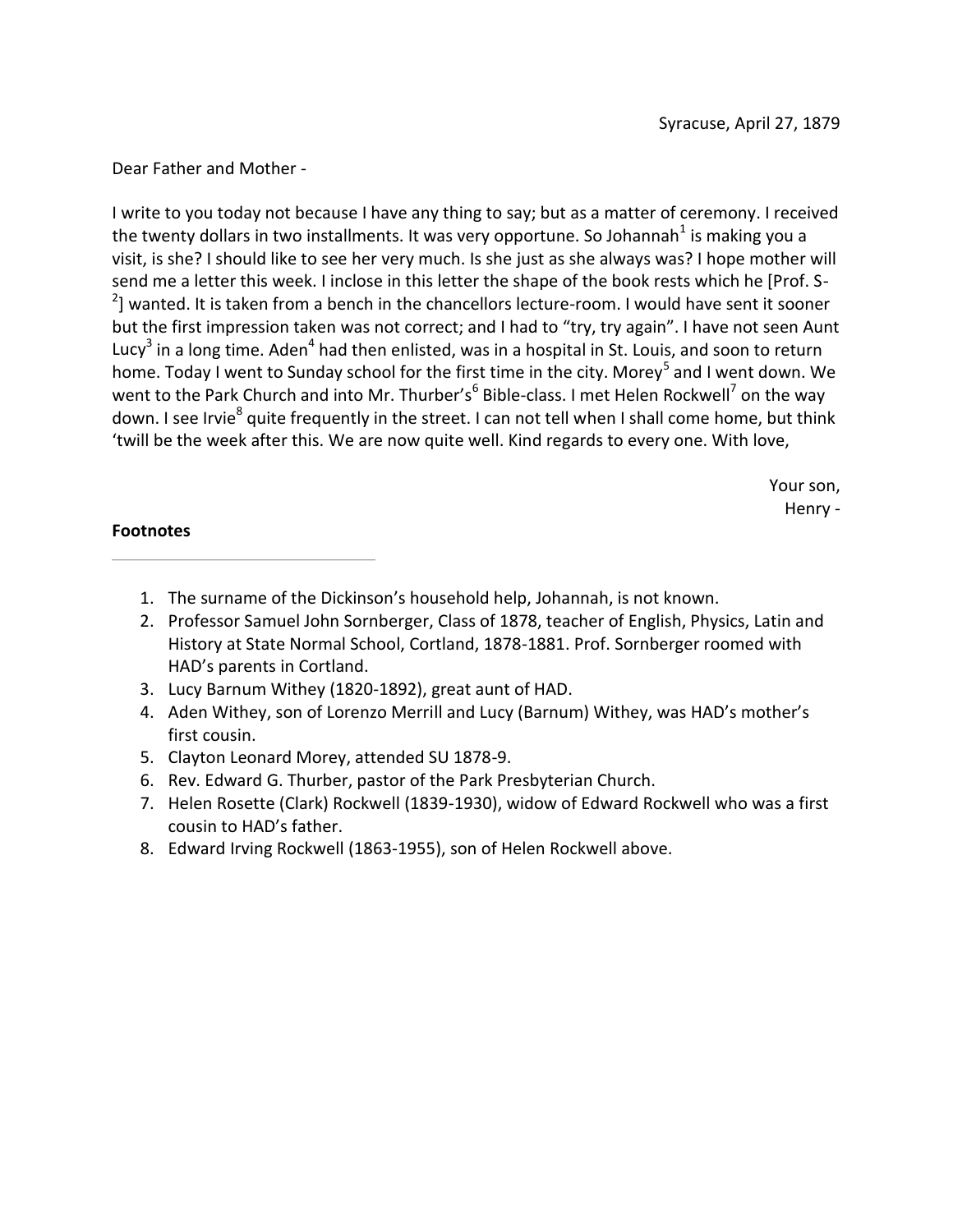Dear Father and Mother -

It's too hot to write or do any thing else today; and has been the whole week. I did not write Sunday because you wanted me to find out and tell you about Aunt Lucy.<sup>1</sup> I have since lost all energy for anything. If a stranger should come into No. 15<sup>2</sup> now a' days they he would thingk it a sort of "sleeping palace"; though which one is the "sleeping beauty", I'll not venture to tell. Five young fellows, dressed in the simple and comfortable costume of wrapper, drawers, and stockings, languidly studying, listlessly talking, or tossing about in disturbed slumber, would uphold him in his decision. But we get up between five and six in the morning, and work hard upon our lessons for the day; and enjoy the pleasant mornings. Nevertheless in spite of old Sol.

The Freshman nine came out in their new suits yesterday and defeated a strong picked nine at base ball. The suits are white breeches with blue stockings. Tallman<sup>3</sup> is back from convention and happy with two new suits of clothes.

I bought a Tai English Literature, a very interesting book and stand and work, for a dollar at Durston's<sup>4</sup>. He is frequently getting hold of some book and selling it at a very low figure, and some of the chances are too good to be lost. He has Motley's Dutch Republic in three volumes for \$4.80 now, but the capital involved is most too high for me.

I was at Aunt Lucy's night before last. Ella<sup>5</sup> is now serving in Chittenango. She has engagements every day into July. They expect to stay where they are now another year; but are in hopes to get a good chance to trade it the place or sell it.

Miss Springer<sup>6</sup> the beautiful, rich, and accomplished, is not boarding here any more. She was saucy etc., and Mrs. Pike<sup>7</sup> sent her away.

I received the letter from Ida<sup>8</sup> which you forwarded; but have had none from Mother this week. I hope Johanna<sup>9</sup> does not work too hard this weather. Tell her the more I think of it the more I feel glad that she is coming to work for us for good.

> With love to all of you, I am Your son, Henry -

- 1. Lucy Barnum Withey (1820-1892), great aunt of HAD.
- 2. 15 University Ave., boarding house run by David L. and Mary E. Pike.
- 3. John Francis Tallman (1854-1918), Class of 1879.
- 4. Thomas W. Durston & Co., booksellers and stationers, 5 and 6 Remington Block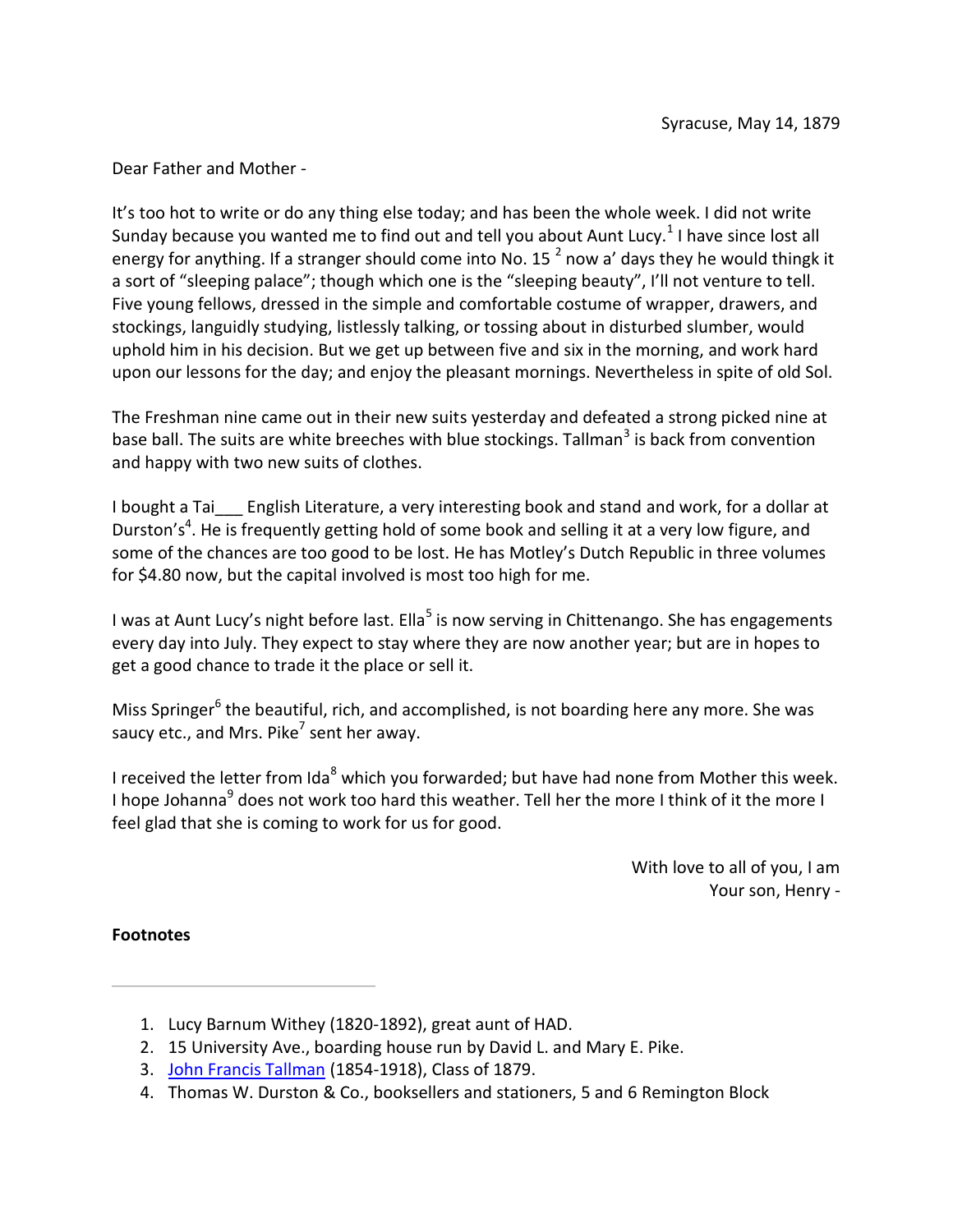- 5. Ella Withey (1853-1948), daughter of Lorenzo Merrill and Lucy (Barnum) Withey, was HAD's mother's first cousin; married Frank J. G. Nitschke about 1885.
- 6. There was no "Miss Springer" listed in the 1878-9 Syracuse City Directory, but two unmarried females named Springer appear in the 1880 census, both domestics.
- 7. Mrs. Mary E. Pike HAD's landlady.
- 8. Ida Ann Dickinson Hall (b. 1857), first cousin of HAD, later wife of Dr. William A. Hall
- 9. The surname of the Dickinson's household help, Johanna, is not known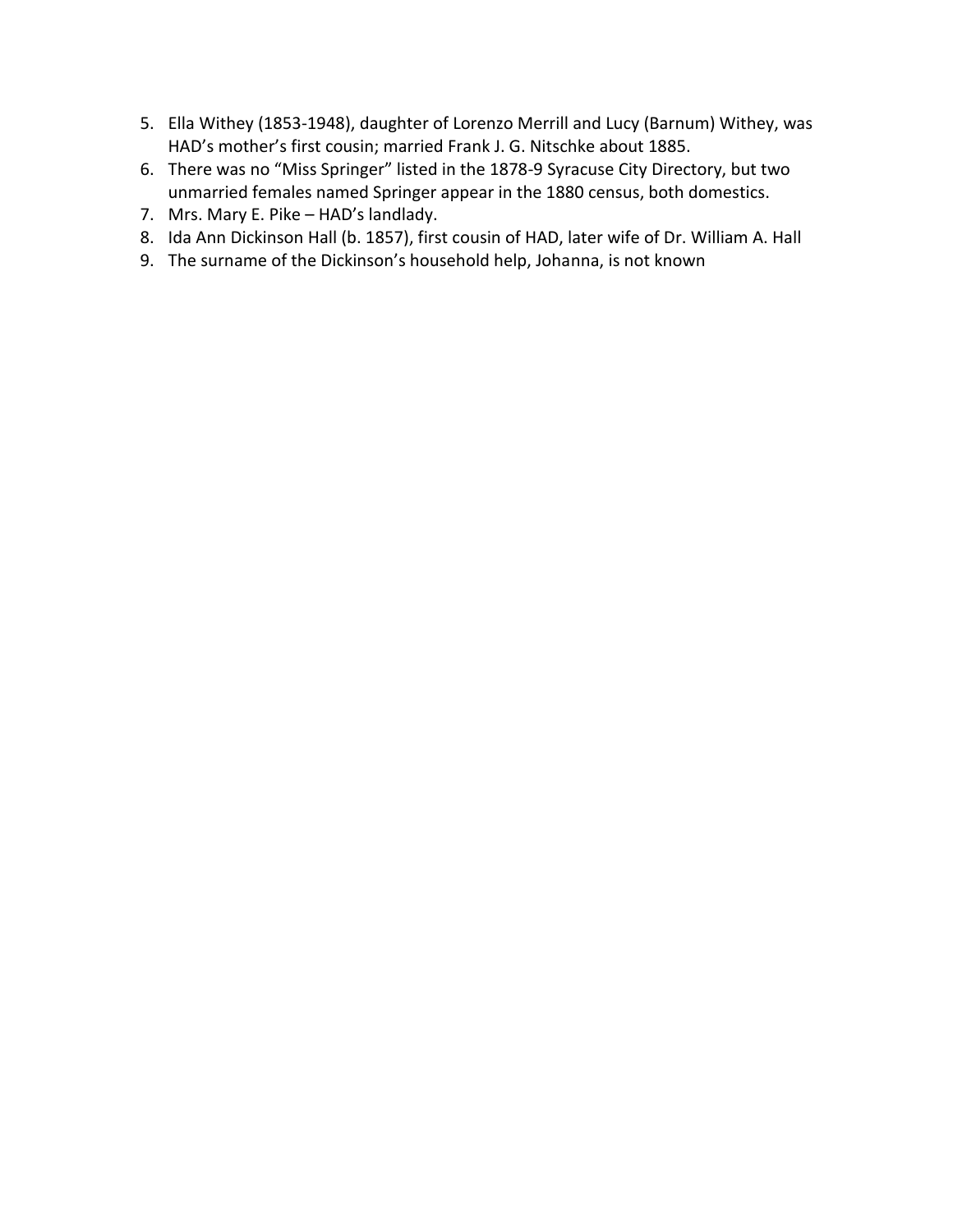Dear Father and Mother; -

You have not had a letter from me during one whole week. I have not had a pen in my hand since the last letter I sent you. To night I wrote to Ida.<sup>1</sup> When shall I have Fred<sup>2</sup> out home? Will Johannah<sup>3</sup> be back so that it will be safe to ask him in July?

We have not been obliged to study very hard this week. Field-day<sup>4</sup> was a holiday. It was quite a success, although not as elaborate as some have been. I send you a programme and also an account from the paper, if I can secure one. Please preserve.

I like my clothes very well for a business suit; but the buttons are coming off rapidly. Aunt Lucy<sup>5</sup> sewed two on for me yesterday; and I myself was obliged to put two more on today, Sunday notwithstanding.

I told Gene<sup>6</sup> to bring me up some shoes. My boots are too large to wear with cotton stockings. Already two corns have started on my toes.

How glad I am that Judge Smith<sup>7</sup> came out all right! Gene was quite nervous, but now I presume, is very happy. It will look strange to see Mr. Hotchkiss's $8$  lot put into the Normal $9$ grounds. When do they begin the work? I saw Mrs. Sears<sup>10</sup> Wednesday and she has probably seen Mother.

Let me know the exact day Johannah comes through Syracuse. I want to see her.

In four weeks I shall be home. Examinations begin soon.

With love to all I am Your affectionate son, H. A. Dickinson

- 1. Ida Ann Dickinson Hall (b. 1857), first cousin of HAD, later husband of Dr. William A. Hall.
- 2. Fred H. Wilkins, son of Andrew and Laura J. Wilkins, a friend, formerly from Cortland.
- 3. The surname of the Dickinson's household help, Johannah, is not known
- 4. For more information on the Field-Day Programme held May 23, 1879, see the 1878-9 The University Herald, pages 91, 101 and 102.
- 5. Lucy Barnum Withey (1820-1892), great aunt of HAD.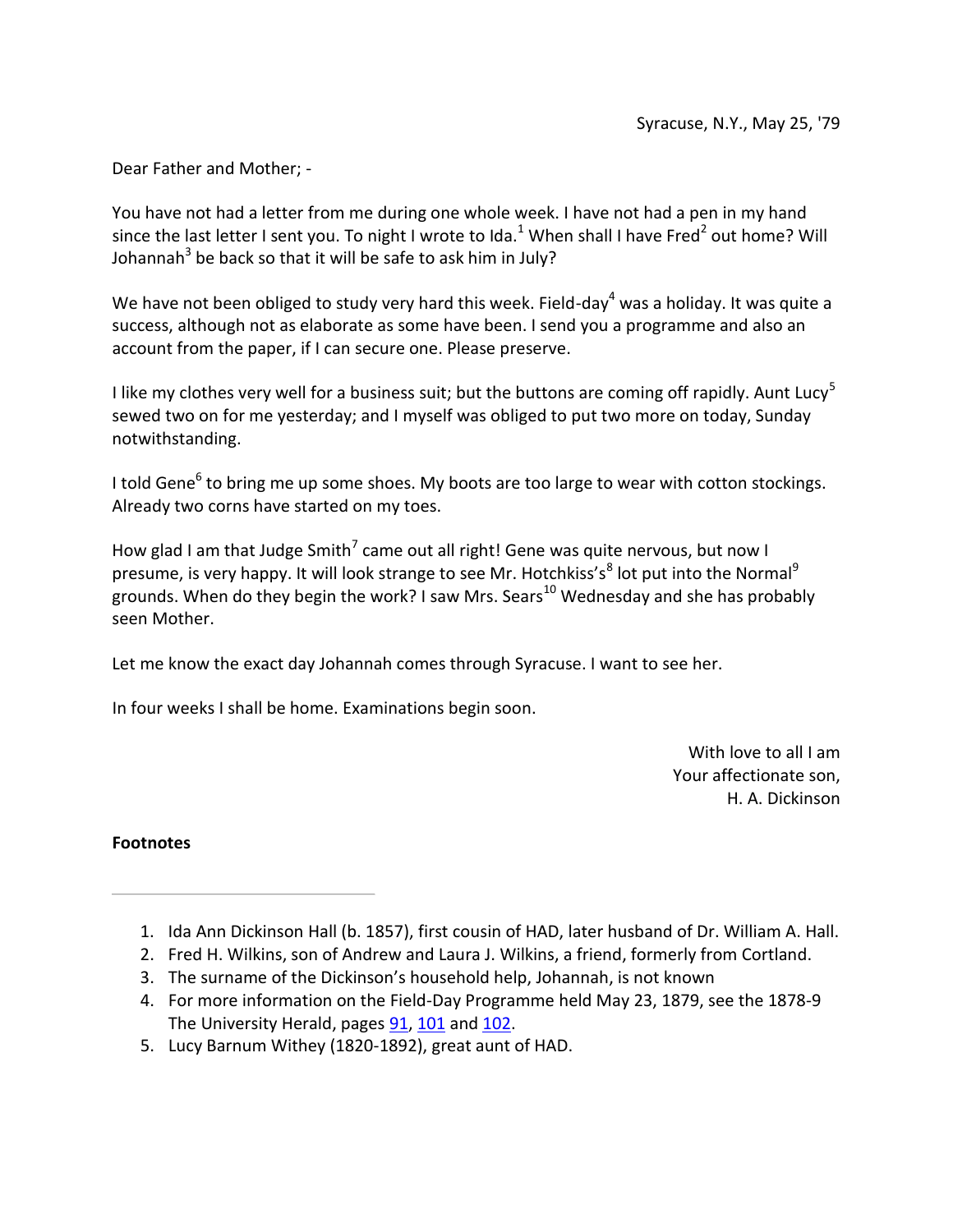- 6. David Eugene Smith (1860-1944) friend from Cortland, classmate and roommate of HAD, and son of Judge A. P. Smith who was HAD's future law partner. 'Gene' Smith became a mathematician and professor in the Teacher's College at Columbia University.
- 7. Judge Abram P. Smith (1831-1897) of Cortland, HAD's law partner 1889-1897.
- 8. Possibly Samuel Hotchkiss who in 1870 was listed next to the Dickinson family in the Cortland census.
- 9. Cortland Normal School, now State University of New York College at Cortland.
- 10. A letter to HAD from his mother revealed that 'Mrs. Sears' was a Cortland resident who traveled to Syracuse every Wednesday to take a class at the University.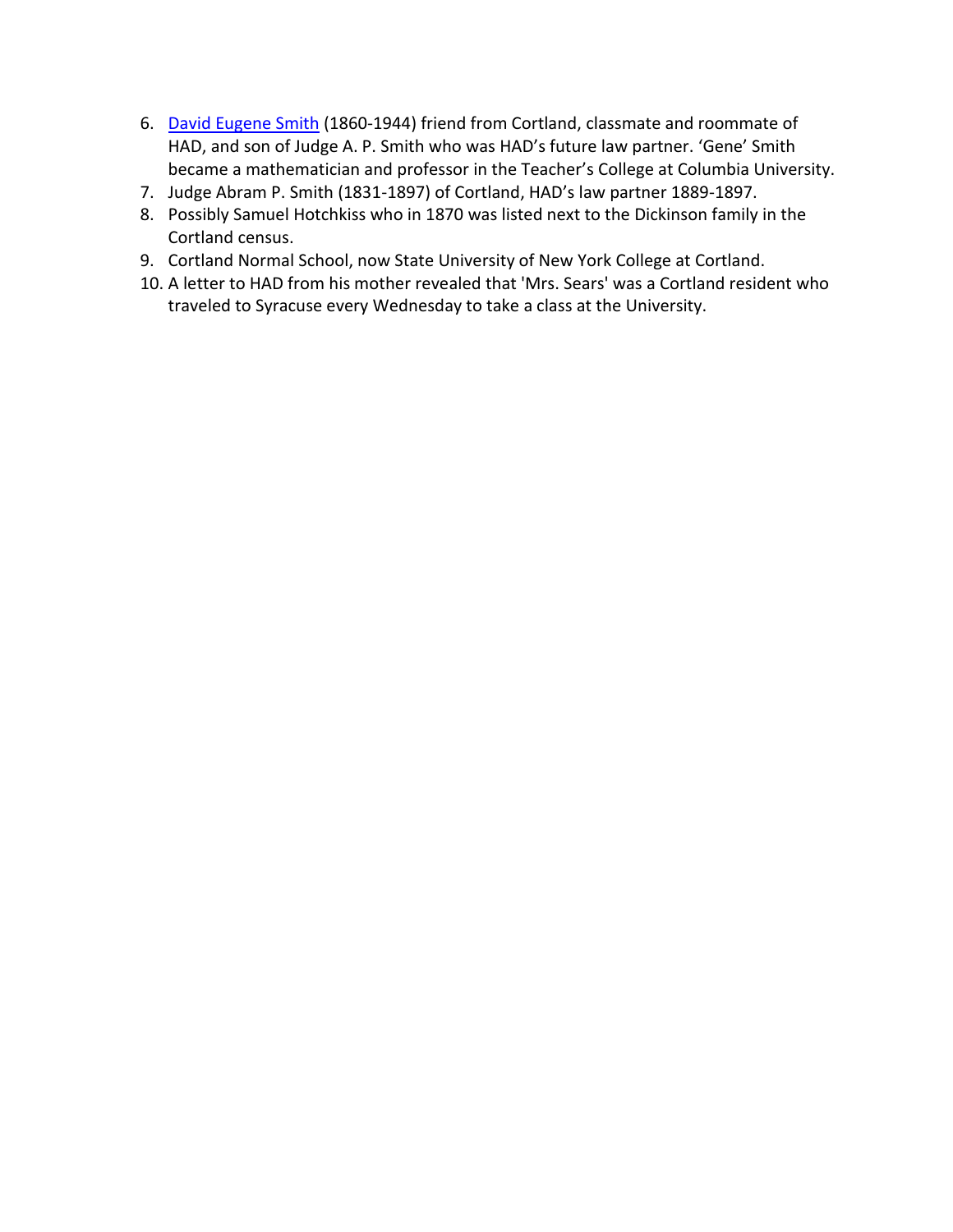Dear Father and Mother; -

I postponed writing last Sunday until I might see Aunt Lucy;<sup>2</sup> and since, the lack of time to see her and the lack of time to write, combined, have deprived you of any word from me for a week. But as you have been equally silent no apology is necessary, I suppose. I have now been to see both Aunt Lucy and Helen Rockwell.<sup>3</sup> Every one is well. Aden<sup>4</sup> is working at his trade, and Ella<sup>5</sup> is serving at a house on West Genesee St. I told Aunt Lucy about mothers letter that she did not write. Both wanted to know if you weren't coming up this fall. Aunt Lucy though father was a queer man not to come up here and see whether I behaved myself or not.

We have had our own big cane rush. $<sup>6</sup>$  I will send in this letter an account written by me and</sup> published in The "Courier."<sup>7</sup> Please do not say anything about my writing for the "Courier". It is better to have the thing kept quiet. "What the Courier says" would mean more and have more influence and attention, probably, than "What Dick Dickinson says" It is also quite amusing to hear people criticize your work when they do not know you are the workman. Many asked me "Have you seen the Courier account of the rush? Read it by all means. It is the best" One young fellow was kind enough to tell me that it took more talent to write up one of those things than I would think. Etc. Etc. All of which is exceedingly flattering.

If pleasant I expect to come home Saturday by way of Ithaca. The Cornell Ψ.Υ.s<sup>8</sup> have invited the members of our chapter to visit them Friday, and Messenger<sup>9</sup> has been urging me so hard that I think I will go, especially as I can make the expense slight. If I do, I shall bring Theo. Haven $^{10}$  with me.

I heard Emma Abbott<sup>11</sup> in The Opera of Paul and Virginia.<sup>12</sup> It was very fine.

Is going on very pleasantly.

With love, Your son, Henry A. Dickinson

- 1. 5 University Ave., boarding house run by David L. and Mary E. Pike.
- 2. Lucy Barnum Withey (1820-1892), great aunt of HAD.
- 3. Helen Rosette (Clark) Rockwell (1839-1930), widow of Edward Rockwell who was a first cousin to HAD's father.
- 4. Aden Withey, son of Lorenzo Merrill and Lucy (Barnum) Withey, was HAD's mother's first cousin.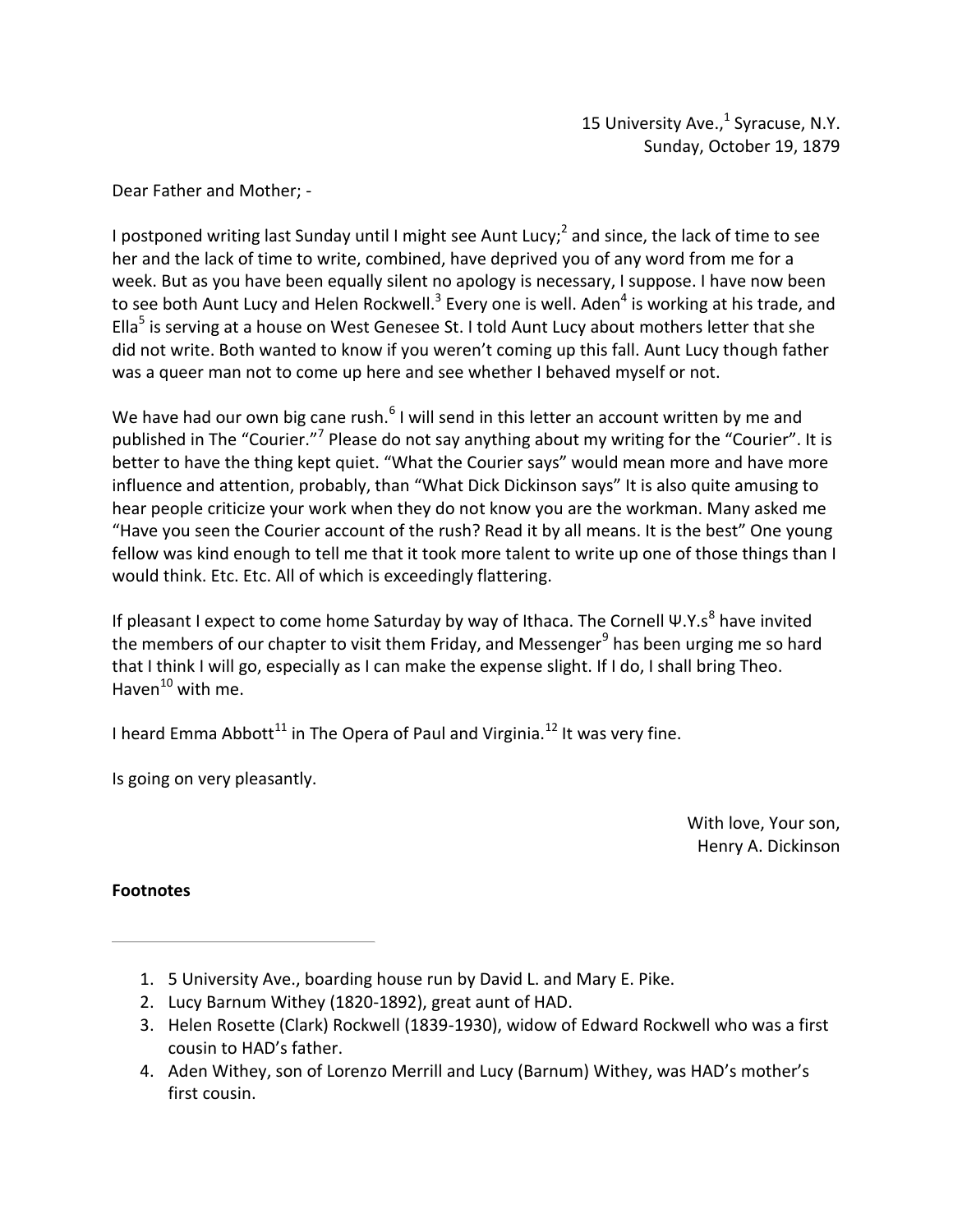- 5. Ella Withey (1853-1948), daughter of Lorenzo Merrill and Lucy (Barnum) Withey, was HAD's mother's first cousin; married Frank J. G. Nitschke about 1885.
- 6. The Sophomores were victorious in fending off the freshmen in the annual cane rush.
- 7. The Syracuse Courier, a daily morning newspaper.
- 8. Psi Upsilon, HAD's fraternity.
- 9. Hiram John Messenger (1855-1913), Cornell student from Cortland, Class of 1880.
- 10. Theodore Woodruff Haven, son of the Chancellor.
- 11. Emma Abbott (1850-1891).
- 12. The opera "Paul and Virginia" by London composer William Reeve (1757-1815).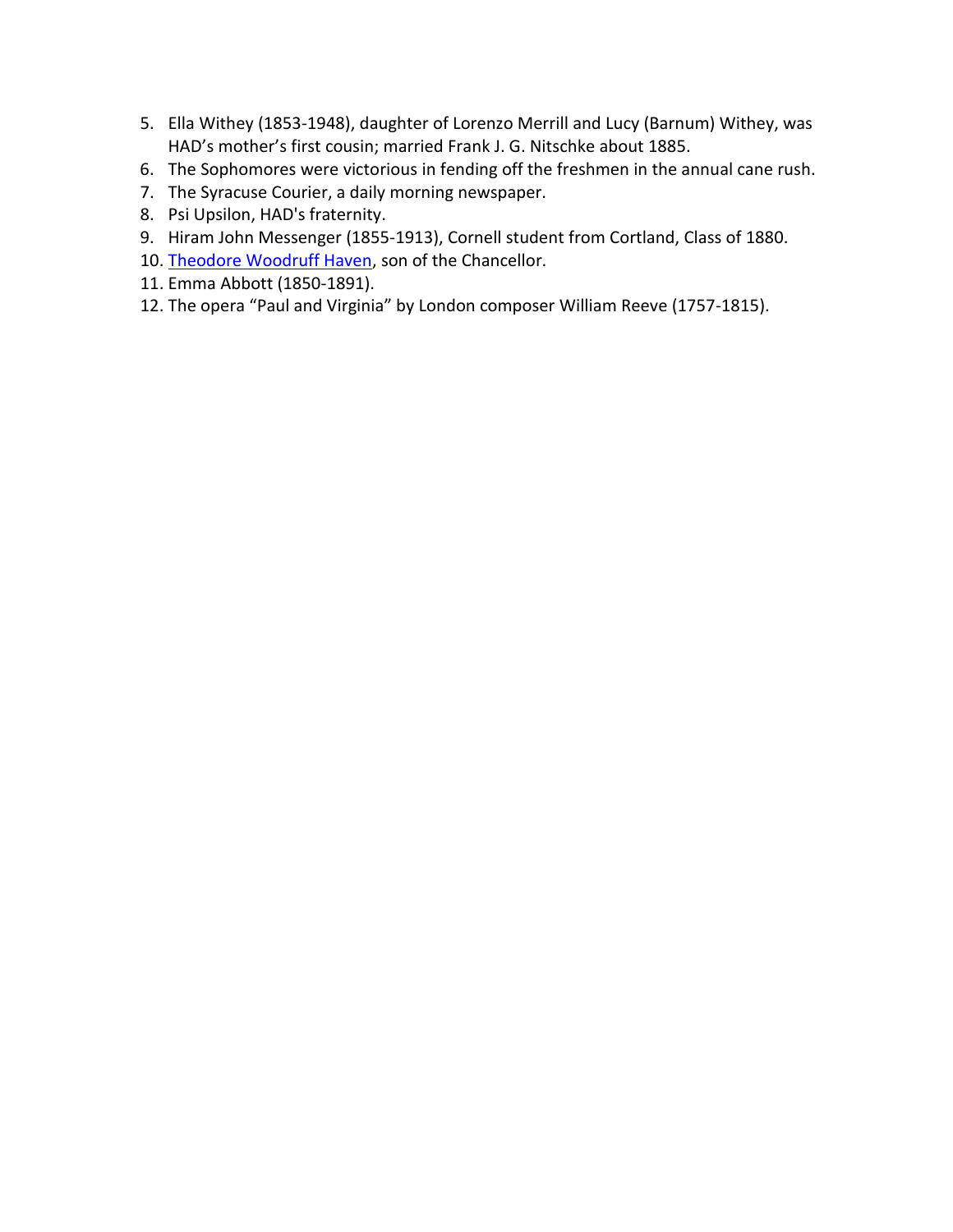15 University Ave., $<sup>1</sup>$  Syracuse, N.Y.</sup> Sunday Evening, Nov. 9, 1879.

Dear Father and Mother; -

I suppose I must write you a letter; but I have almost nothing to say. I have again settled down to my regular routine. The only evening I have been out since I was at home, was Thursday, when I accepted an invitation, as I supposed for a simple call, but in reality a party at Miss. Hawley's,<sup>2</sup> the young lady that was at Dr. Hydes'<sup>3</sup> this summer. I had a very pleasant time. Was the only University "man" there.

Just before supper this evening, I made Aunt Lucy<sup>4</sup> a short visit. They are all well. Inquired about the Wheelers.<sup>5</sup> If you know any thing about them tell me in your next letter so that I may be able to give some answer besides the regret usual "I do not know."

Ella<sup>6</sup> is serving all the time. Comes home nights usually. They had a letter from Louise<sup>7</sup> a day or two ago. She was well.

It is so warm tonight that I am almost good for nothing. I think I had better go to bed. Good night. Regards to all.

> Your affectionate son, Henry

- 1. 15 University Ave., boarding house run by David L. and Mary E. Pike.
- 2. Possibly Belle Hawley of Syracuse who attended the University 1879-80.
- 3. Probably Dr. Miles Goodyear Hyde (b. 1841), but possibly his father, Dr. Frederick Hyde (1809-1887), both physicians at Cortland.
- 4. Lucy Barnum Withey (1820-1892), great aunt of HAD.
- 5. The Wheeler family of Cortland (Elijah and Angeline) were relatives of HAD's great-uncle Lorenzo Merrill Withey; Mrs. Wheeler was Merrill's sister.
- 6. Ella Withey (1853-1948), daughter of Lorenzo Merrill and Lucy (Barnum) Withey, was HAD's mother's first cousin; married Frank J. G. Nitschke about 1885.
- 7. Louise Withey (1847-1914), daughter of Lorenzo Merrill and Lucy (Barnum) Withey, was HAD's mother's first cousin; married Charles Hyden about 1872.